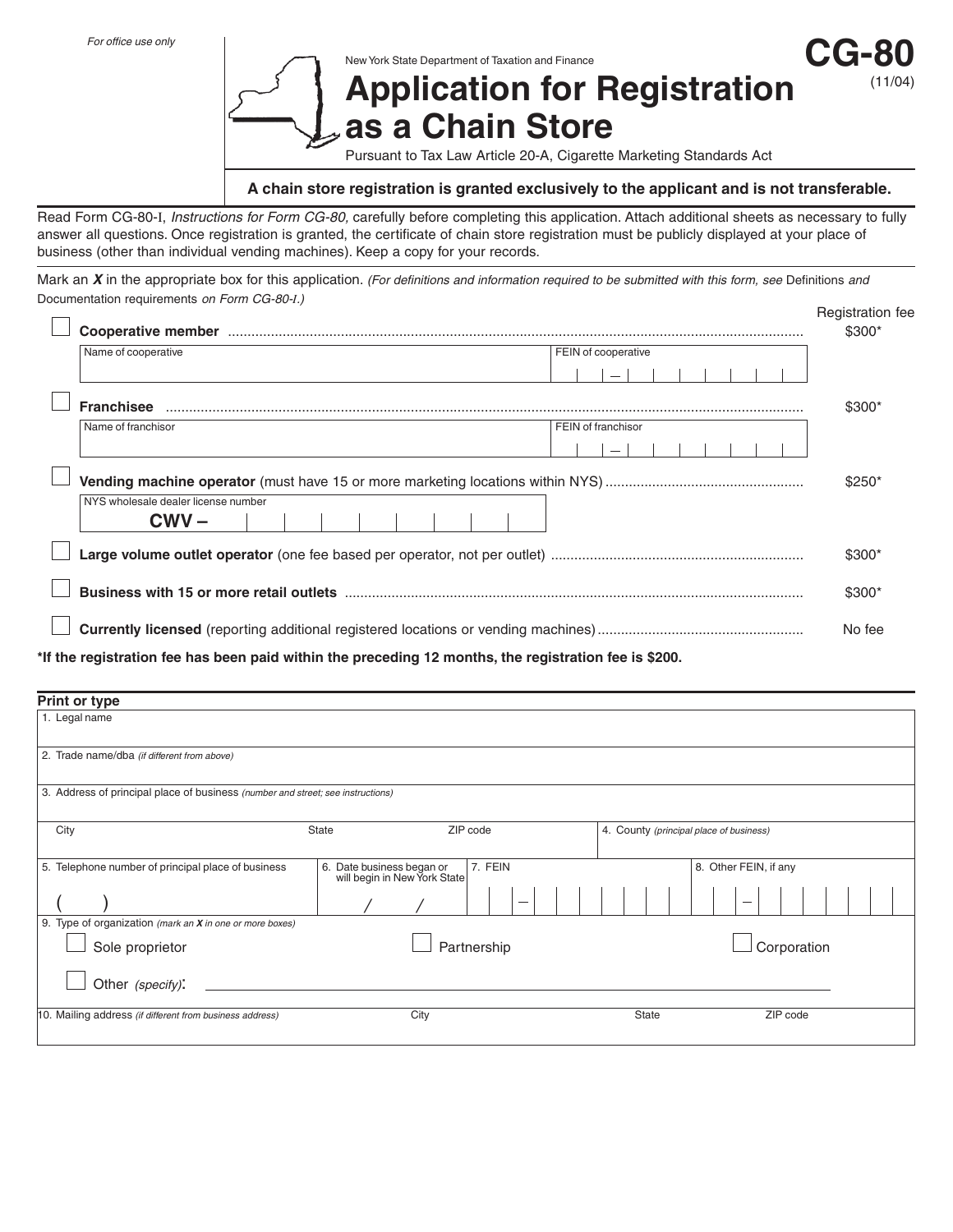## **Page 2** of 4 **CG-80** (11/04)

| 11. Mark an $X$ in the appropriate box to indicate whether your business is currently<br>registered or has tax accounts with New York State for the following taxes: |                                                    |  |                  |  |           | If Yes, enter identification number below. |
|----------------------------------------------------------------------------------------------------------------------------------------------------------------------|----------------------------------------------------|--|------------------|--|-----------|--------------------------------------------|
|                                                                                                                                                                      | A. Cigarette tax/tobacco products tax (Article 20) |  | Yes              |  | $\Box$ No |                                            |
|                                                                                                                                                                      | B. Sales tax (must be registered; see page 4)      |  | $\sqcup$ Yes     |  | $\Box$ No |                                            |
|                                                                                                                                                                      |                                                    |  | Yes              |  | ⊿No       |                                            |
|                                                                                                                                                                      |                                                    |  | <sup>l</sup> Yes |  | $\Box$ No |                                            |
|                                                                                                                                                                      |                                                    |  | Yes              |  | l No      |                                            |
|                                                                                                                                                                      | Specify type(s) of taxes:                          |  |                  |  |           |                                            |

12. List officers, directors, and certain shareholders, partners, or sole proprietor. (See instructions; attach additional sheets if necessary.)

| Name                                                                            |              |          | Social security number                                                                                                                                                                                                                 | Percent of ownership |
|---------------------------------------------------------------------------------|--------------|----------|----------------------------------------------------------------------------------------------------------------------------------------------------------------------------------------------------------------------------------------|----------------------|
| Home address (number and street)                                                |              |          | Title                                                                                                                                                                                                                                  |                      |
| City                                                                            | <b>State</b> | ZIP code | Telephone number                                                                                                                                                                                                                       |                      |
| Name                                                                            |              |          | Social security number                                                                                                                                                                                                                 | Percent of ownership |
| Home address (number and street)                                                |              |          | Title                                                                                                                                                                                                                                  |                      |
| City                                                                            | <b>State</b> | ZIP code | Telephone number                                                                                                                                                                                                                       |                      |
| Name                                                                            |              |          | Social security number                                                                                                                                                                                                                 | Percent of ownership |
| Home address (number and street)                                                |              |          | Title                                                                                                                                                                                                                                  |                      |
| City                                                                            | <b>State</b> | ZIP code | Telephone number                                                                                                                                                                                                                       |                      |
| Name                                                                            |              |          | Social security number                                                                                                                                                                                                                 | Percent of ownership |
| Home address (number and street)                                                |              |          | Title                                                                                                                                                                                                                                  |                      |
| City                                                                            | State        | ZIP code | Telephone number                                                                                                                                                                                                                       |                      |
| 14. During the last 5 years, has the applicant or any person listed in item 12: |              |          | 13. Enter the percentage of voting stock held by all other owners. (The total percentage of voting stock in items 12 and 13                                                                                                            | $\%$                 |
| of a business other than the applicant, or                                      |              |          | - owned or controlled, directly or indirectly, more than 10% of the shares of stock (25% or more if four or fewer<br>shareholders own or control voting stock of such business) entitling the holder to vote for directors or trustees |                      |
| If Yes, complete below. Attach additional sheets if necessary.                  |              |          |                                                                                                                                                                                                                                        | <b>No</b><br>Yes     |
| Name of other business                                                          |              |          | <b>FEIN</b>                                                                                                                                                                                                                            |                      |
| Address (number and street)                                                     |              | City     | <b>State</b>                                                                                                                                                                                                                           | ZIP code             |
| Name of person or applicant                                                     |              |          |                                                                                                                                                                                                                                        |                      |
| Name of other business                                                          |              |          | <b>FEIN</b>                                                                                                                                                                                                                            |                      |
| Address (number and street)                                                     |              | City     | State                                                                                                                                                                                                                                  | ZIP code             |
| Name of person or applicant                                                     |              |          |                                                                                                                                                                                                                                        |                      |
| Name of other business                                                          |              |          | <b>FEIN</b>                                                                                                                                                                                                                            |                      |
| Address (number and street)                                                     |              | City     | State                                                                                                                                                                                                                                  | ZIP code             |
| Name of person or applicant                                                     |              |          |                                                                                                                                                                                                                                        |                      |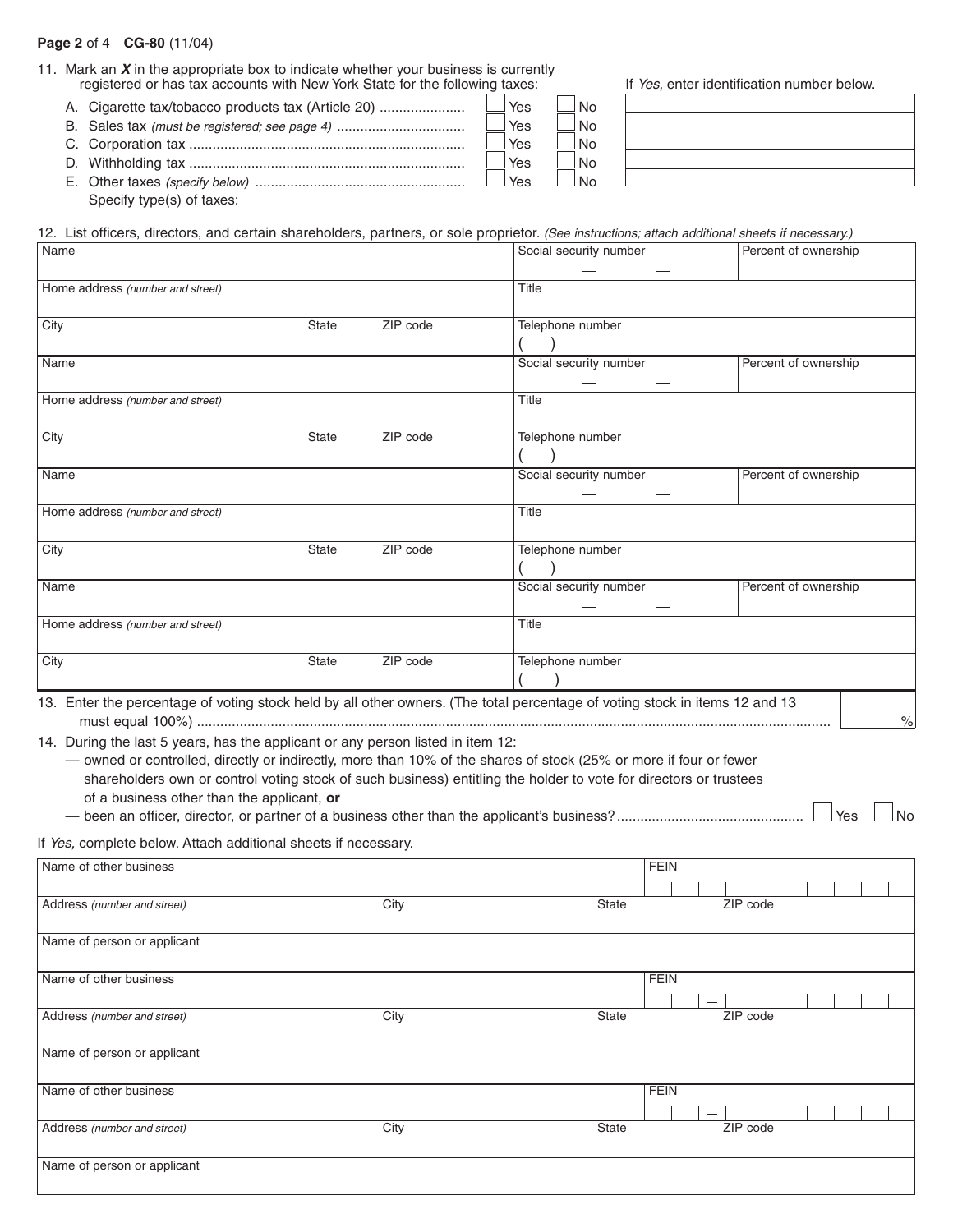| 15. Does the applicant, anyone listed in item 12, or any business listed in item 14 (at the time anyone listed in  |           |
|--------------------------------------------------------------------------------------------------------------------|-----------|
| item 12 was so connected with the business) have any outstanding liability for New York State tax,                 |           |
| New York City income or nonresident earnings tax, or city of Yonkers surcharge or nonresident earnings tax?  └ Yes | $\Box$ No |

If Yes, complete below. Attach additional sheets if necessary.

| Name of applicant, person, or business | Type of tax | Amount due | Assessment number   Assessment date |  |
|----------------------------------------|-------------|------------|-------------------------------------|--|
|                                        |             |            |                                     |  |
|                                        |             |            |                                     |  |
|                                        |             |            |                                     |  |
|                                        |             |            |                                     |  |
|                                        |             |            |                                     |  |
|                                        |             |            |                                     |  |
|                                        |             |            |                                     |  |

16. In the past five years, was the applicant, anyone listed in item 12, or any business listed in item 14 (at the time anyone listed in item 12 was so connected with the business) convicted of any crimes? (see instructions) ............  $\Box$  Yes  $\Box$  No

#### If Yes, complete below. Attach additional sheets if necessary.

| Name of applicant, person, or business |                     | City and state of arrest |                                                                                 |  |  |  |  |
|----------------------------------------|---------------------|--------------------------|---------------------------------------------------------------------------------|--|--|--|--|
| Date of conviction                     | Court of conviction |                          |                                                                                 |  |  |  |  |
|                                        |                     |                          | Statute section convicted of violating   Disposition (fine, imprisonment, etc.) |  |  |  |  |
| Detailed description of charges        |                     |                          |                                                                                 |  |  |  |  |
|                                        |                     |                          |                                                                                 |  |  |  |  |
|                                        |                     |                          |                                                                                 |  |  |  |  |
|                                        |                     |                          |                                                                                 |  |  |  |  |
|                                        |                     |                          |                                                                                 |  |  |  |  |
|                                        |                     |                          |                                                                                 |  |  |  |  |

17. In the past five years, has the applicant, anyone listed in item 12, or any business listed in item 14 (while anyone listed in item 12 was so connected with that business) had a license as a cigarette wholesale dealer or agent or a registration as a chain store canceled suspended, or denied? ........................................................................... Yes No

If Yes, complete below. Attach additional sheets if necessary.

| Name of applicant, person, or business | Date and detailed reason for cancellation/suspension/denial |
|----------------------------------------|-------------------------------------------------------------|
|                                        |                                                             |
|                                        |                                                             |
|                                        |                                                             |
|                                        |                                                             |

18. Has the applicant, any person listed in item 12, or any business listed in item 14 (at the time anyone listed in item 12 was so connected with that business) been finally determined to have violated any provision of Article 20 (Cigarette Tax) or Article 20-A (Cigarette Marketing Standards Act), or any rule or regulation  $\overline{z}$  definition  $\overline{z}$  (eigencite i.e., or  $\overline{z}$ ). The  $\overline{z}$  conductive walleng elements excluded by the or regulation

If Yes, complete below. Attach additional sheets if necessary.

| Name of applicant, person, or business               | Date of violation |  |  |  |  |  |  |
|------------------------------------------------------|-------------------|--|--|--|--|--|--|
|                                                      |                   |  |  |  |  |  |  |
| Statute section, rule or regulation section violated |                   |  |  |  |  |  |  |
|                                                      |                   |  |  |  |  |  |  |
| Detailed description of violation                    |                   |  |  |  |  |  |  |
|                                                      |                   |  |  |  |  |  |  |
|                                                      |                   |  |  |  |  |  |  |
|                                                      |                   |  |  |  |  |  |  |
| Disposition (fine, imprisonment, etc.)               |                   |  |  |  |  |  |  |
|                                                      |                   |  |  |  |  |  |  |